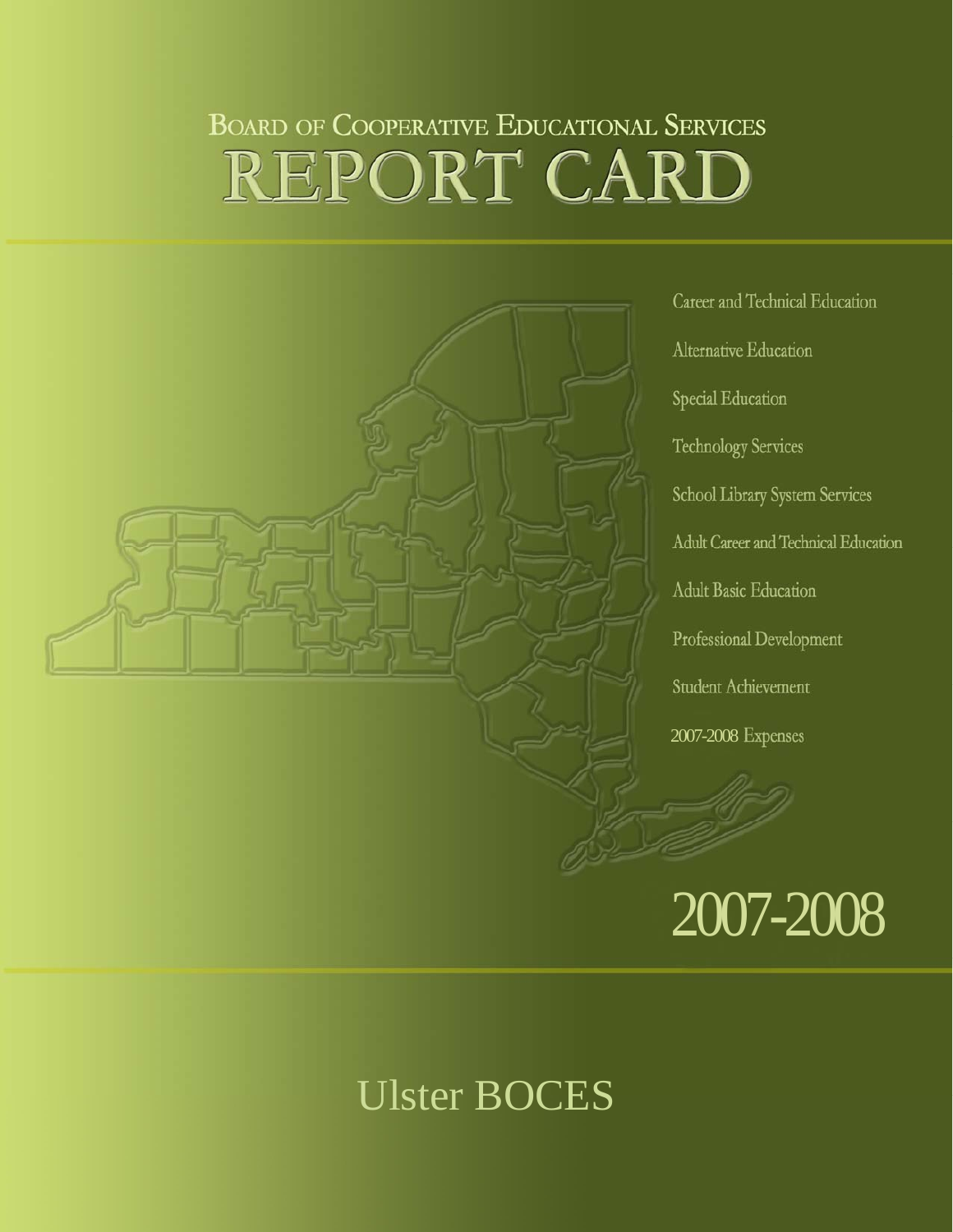# **Ulster BOCES Board of Cooperative Educational Services 2007-2008 Report Card**

### **Table of Contents**

| <b>Indicators of BOCES Performance</b>                     |                         |
|------------------------------------------------------------|-------------------------|
|                                                            |                         |
|                                                            | 3                       |
|                                                            | $\overline{\mathbf{4}}$ |
|                                                            | $\boldsymbol{4}$        |
| <b>Special Education</b>                                   |                         |
| Special Education Enrollment and Tuition in BOCES Programs | 5                       |
|                                                            |                         |
|                                                            | 8                       |
|                                                            | 9                       |
|                                                            | 10                      |
|                                                            |                         |

Prior editions of the BOCES Report Card included other data representing information on component districts.

The following data were not included in this report.

- State Testing Program for All Component Districts
- Graduation Results
- Regents Examinations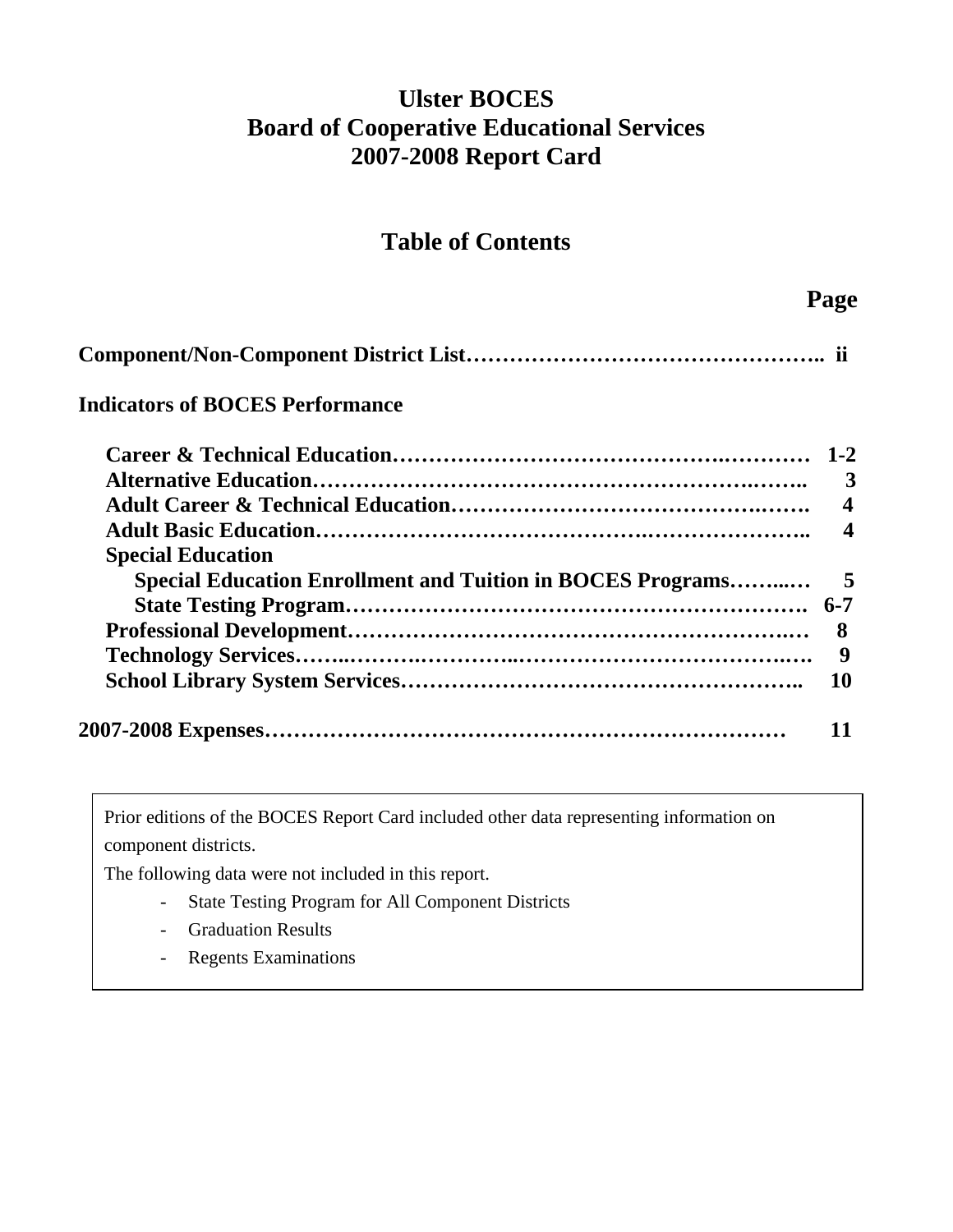# **Ulster County BOCES 62900000**

# **Component Districts**

- Ellenville CSD
- Highland CSD
- Kingston CSD
- New Paltz CSD
- Onteora CSD
- Rondout Valley CSD
- Saugerties CSD
- Wallkill CSD
- West Park UFSD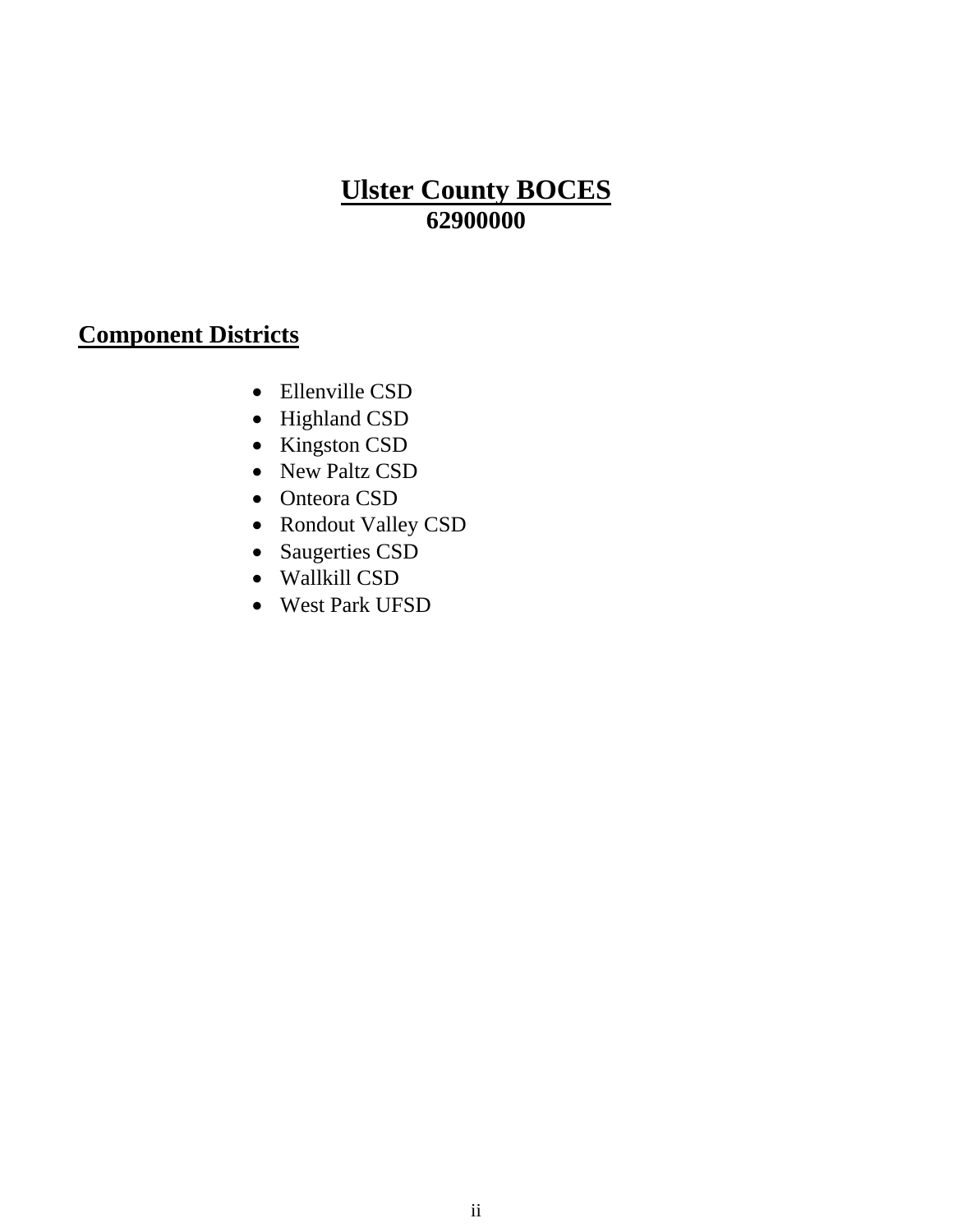# **Career & Technical Education (CTE)**

BOCES CTE classes, offered primarily on a half-day basis, prepare high school students from component districts for skilled work force careers. Most CTE programs require two years to complete.

|                                                                                    | General<br>Education | <b>Students</b><br>with | General<br>Education | <b>Students</b><br>with |
|------------------------------------------------------------------------------------|----------------------|-------------------------|----------------------|-------------------------|
|                                                                                    | <b>Students</b>      | <b>Disabilities</b>     | <b>Students</b>      | Disabilities            |
| Number of $11^{th}/12^{th}$ grade students enrolled in a<br>CTE two-year sequence: | 2006-07              | 2006-07                 | 2007-08              | 2007-08                 |
|                                                                                    | 271                  | 151                     | 271                  | 166                     |
|                                                                                    | 205                  | 115                     | 208                  | 103                     |
| Second-year students completing                                                    | 175                  | 107                     | 176                  | 86                      |
| Number of $11^{th}/12^{th}$ grade students enrolled in<br>one-year programs:       |                      |                         |                      |                         |
|                                                                                    | 81                   | 6                       | 87                   | 6                       |

|                           |  |                         | <b>Tuition Per Student for CTE Programs</b> |                          |                   |                                         |  |
|---------------------------|--|-------------------------|---------------------------------------------|--------------------------|-------------------|-----------------------------------------|--|
|                           |  | Data Source: 602 Report |                                             | <b>State Tuition Per</b> |                   |                                         |  |
| \$8,270                   |  |                         | \$9,083                                     |                          |                   | <b>Student has not</b><br>been provided |  |
|                           |  |                         |                                             |                          | \$0               | yet.                                    |  |
| <b>2006-07 This BOCES</b> |  |                         | <b>2007-08 This BOCES</b>                   |                          | 2007-08 State Avg |                                         |  |

Other one-year programs ……………….. 44 10 55 13

# **\*Number Enrolled in CTE Programs as a Percent of all Juniors and**

**Seniors in Component District High Schools**

*Data Source: Basic Education Data System*



**\* Data Include General Education and Students with Disabilities.** *Data Source: Basic Education Data System*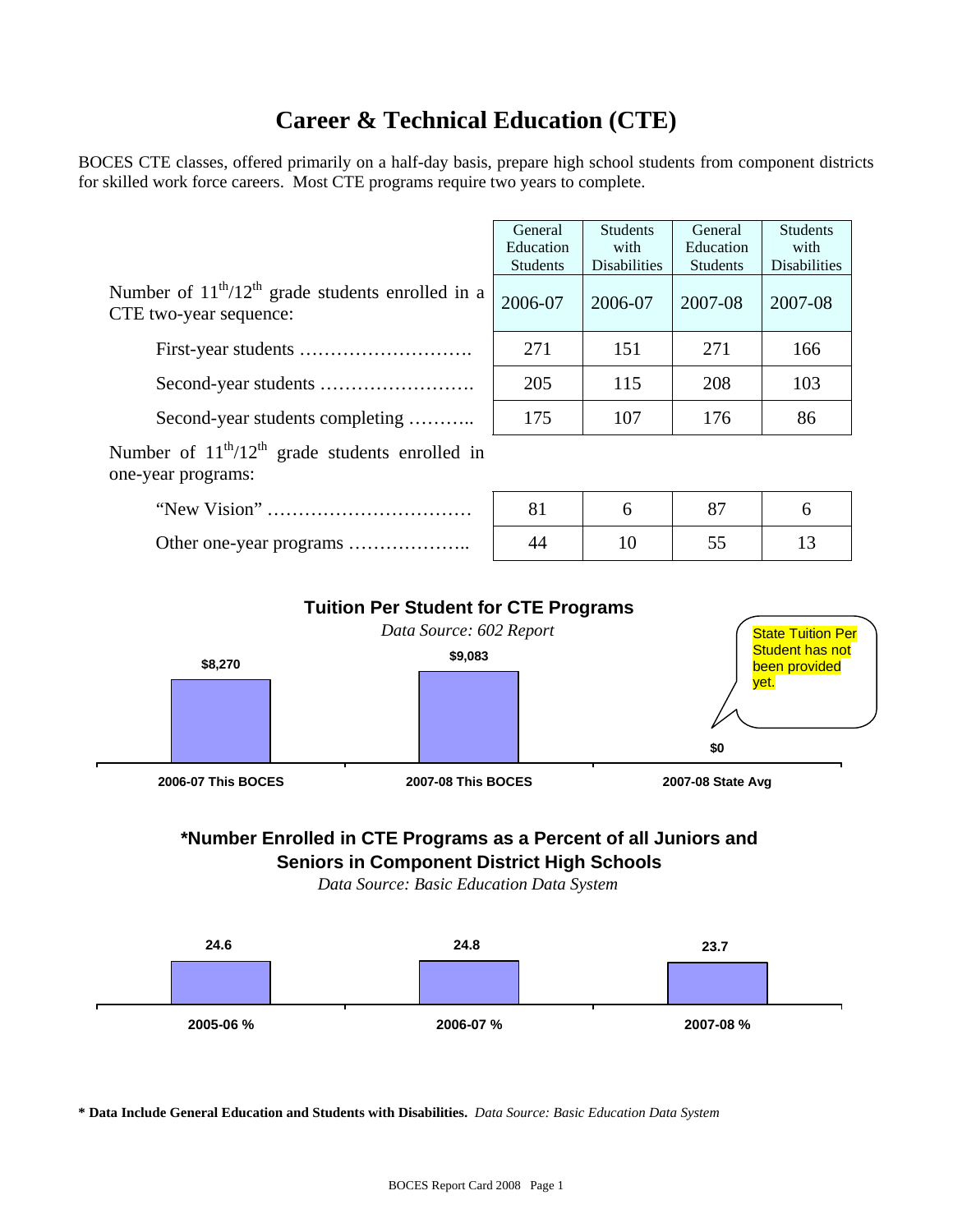# **Performance of Career & Technical Education (CTE) Students Who Graduated in 2007**

BOCES collects student performance data from component districts for students who participate in CTE BOCES programs. The data in the chart are based upon total program completers (general education and students with disabilities.) *Data Source: CTEDS-2*



# **Status of Career and Technical Education (CTE) Students Who Graduated in 2007**

BOCES Surveys CTE graduates within one year after program completion to determine if they are employed or continuing their education. *Data Source: CTEDS-2 Report*



#### **All Graduates (General Education and Students with Disabilities)**

#### **Students with Disabilities**

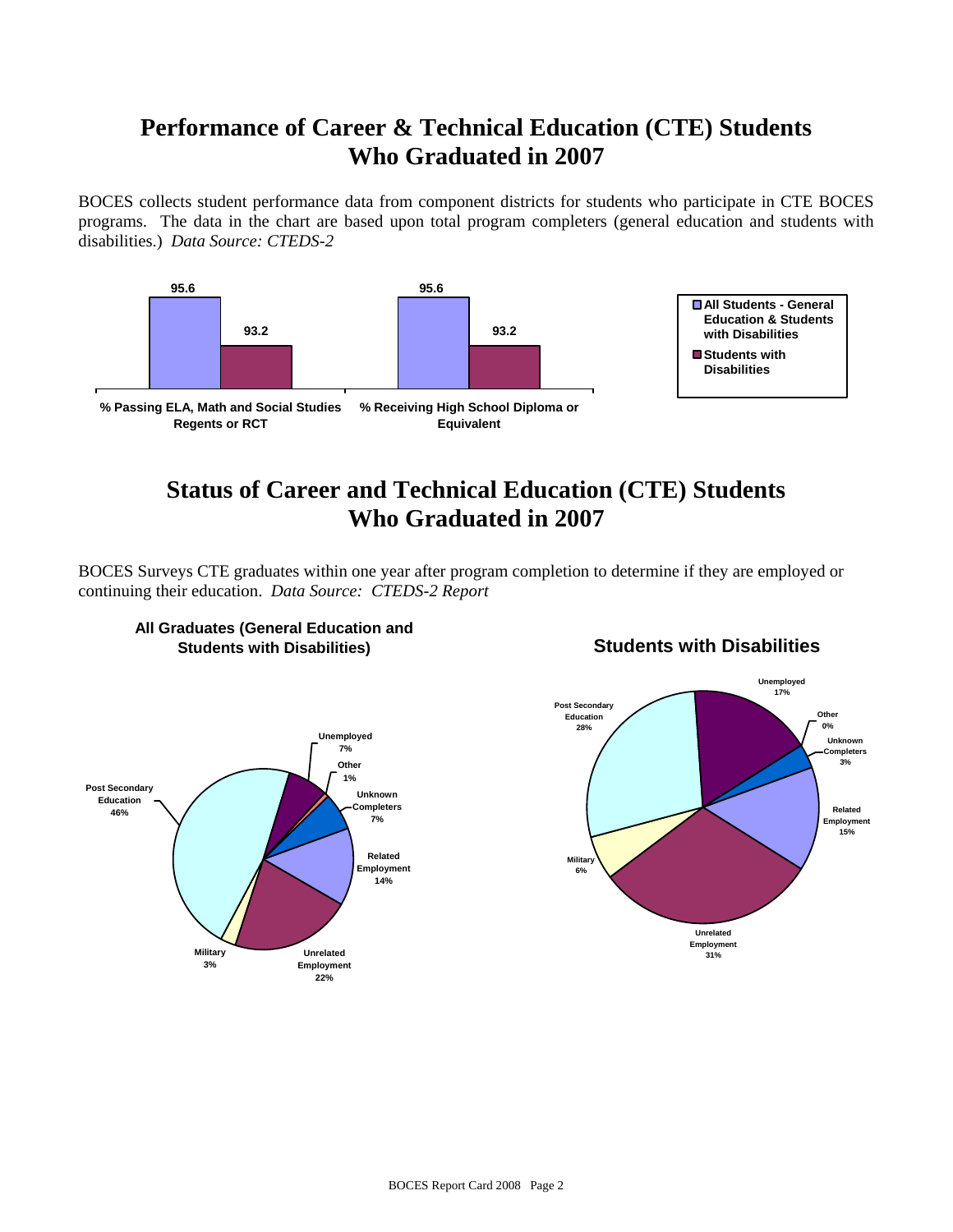#### **Alternative Education**

BOCES operates full-day and/or half-day programs for general-education students who have been identified as having special needs not being met in school district programs. Programs may include academics, vocational skills, work-study, specialized activities or a combination of these. The BOCES Report Card includes alternative education program enrollment and outcome data for students in grades 5 through 8, as well as students in programs leading to high school diplomas or high school equivalency diplomas.



#### **Alternative Education Outcomes**

The objective of the alternative education program is to retain students until they graduate or return to a regular school setting. Students counted as leaving programs may have done so for a variety of reasons including relocation, medical problems, childcare, incarceration or entering other education programs.

|                                                                                    | Grades 5-8     |              | Leading to HS | Grades 9-12<br>Programs<br>Diploma | Grades 9-12<br>Programs<br>Leading to HS<br>Equivalency<br><b>Diplomas</b> |                |
|------------------------------------------------------------------------------------|----------------|--------------|---------------|------------------------------------|----------------------------------------------------------------------------|----------------|
|                                                                                    | Full-<br>day   | Half-<br>day | Full-<br>day  | Half-<br>day                       | Full-<br>day                                                               | Half-<br>day   |
| returned to a school district program                                              | 10             | $\theta$     | 8             | $\theta$                           | $\Omega$                                                                   | $\overline{0}$ |
| remained in the BOCES program                                                      | 10             | $\theta$     | 54            | $\overline{0}$                     | $\overline{4}$                                                             | $\overline{0}$ |
| left the program and did not enter another<br>district or BOCES program (dropouts) | $\overline{0}$ | $\Omega$     | $\Omega$      | $\Omega$                           | 1                                                                          | $\theta$       |
| are waiting for GED exam results                                                   |                |              |               |                                    | $\theta$                                                                   | $\theta$       |
|                                                                                    |                |              | 8             | $\theta$                           |                                                                            |                |
| received high school equivalency diplomas                                          |                |              |               |                                    | 31                                                                         | $\Omega$       |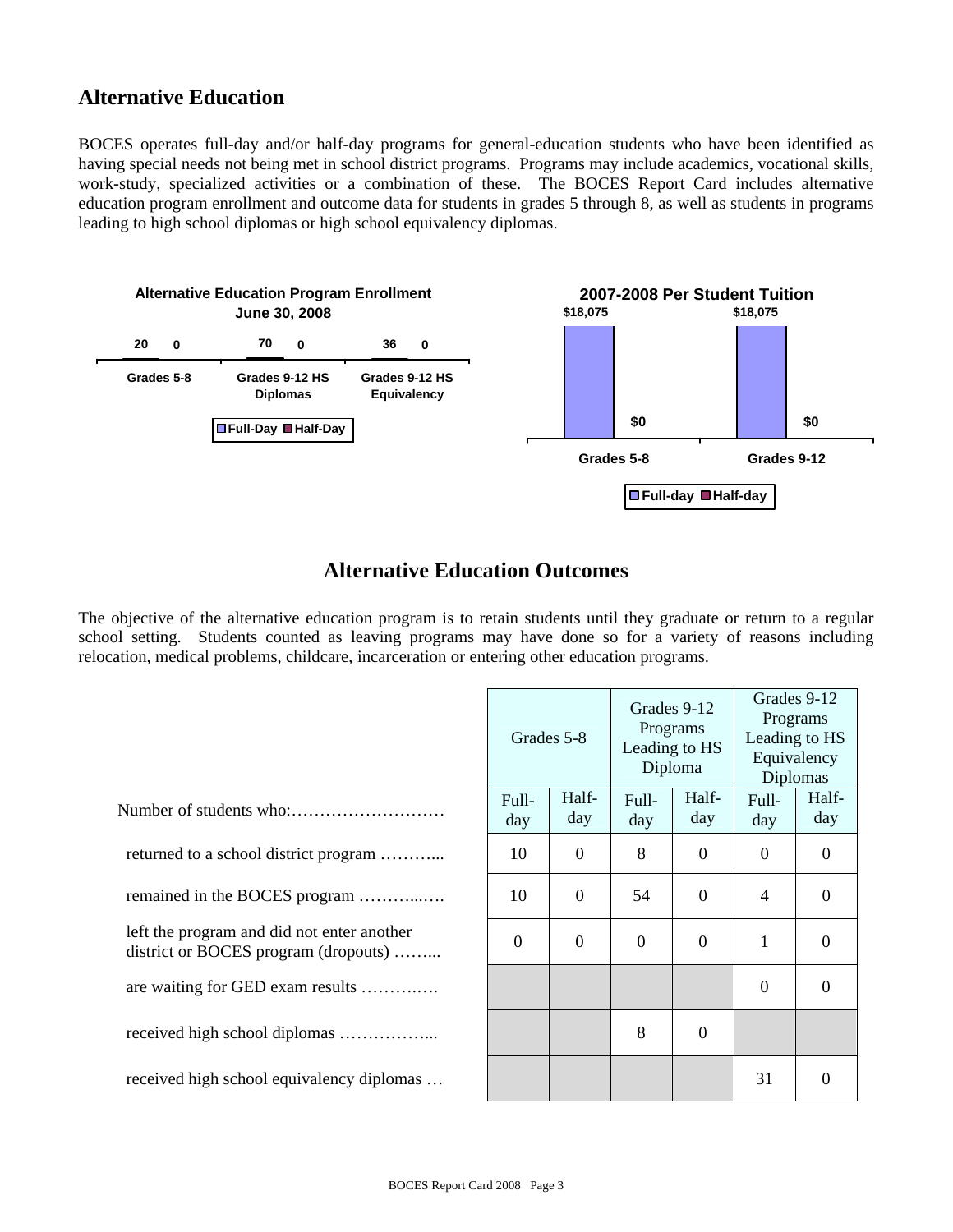#### **Adult Career and Technical Education (CTE)**

Adult CTE programs enhance academic and workplace skills and enable participants to gain employment or career advancement. *Data Source: Adult Allies* 

|                                                | <b>This BOCES</b> | <b>Statewide</b><br>Average |            |
|------------------------------------------------|-------------------|-----------------------------|------------|
| 2006-07 Adult CTE Program Results              | Count             | Percentage                  | Percentage |
| <b>All CTE Programs</b>                        |                   |                             |            |
| Number Enrolled                                | 503               |                             |            |
| Number who Left Prior to Completion            | 176               | 34.9%                       | 16.9%      |
| Number who Completed                           | 327               | 62.0%                       | 71.0%      |
| Completed and Status Known                     | 251               | 76.7%                       | 87.9%      |
| Completed and were Successfully Placed*        | 246               | 98.0%                       | 84.2%      |
| <b>Non-Traditional Programs</b>                |                   |                             |            |
| Under-Represented Gender Members Enrolled      | 47                | 9.3%                        | 10.8%      |
| Under-Represented Gender Members Who Completed | 20                | 42.5%                       | 10.1%      |

\* Successfully Placed means placed in employment, the military or in additional education.

#### **Adult Basic Education**

Based on data reported for the National Reporting System (NRS) for adult education programs, enrollment in adult basic education programs for 2007-2008 was 1108.

#### **Educational Gain**

Under the NRS, educational gain is the primary goal for students in adult beginning/intermediate programs, adult secondary (low) programs, and in English for speakers of other languages programs. Students are counted as achieving educational gain if they exceed established reference points in their standardized test scores between enrollment and re-testing.

|                                  | Enrollment     | <b>Educational Gain</b> |         |         |         |         |         |         |         |
|----------------------------------|----------------|-------------------------|---------|---------|---------|---------|---------|---------|---------|
| <b>Educational Program</b>       | $2005 -$<br>06 | 2006-07                 | 2007-08 | 2005-06 |         | 2006-07 |         | 2007-08 |         |
|                                  |                |                         |         |         | Percent |         | Percent |         | Percent |
| Adult Beginning/<br>Intermediate | 757            | 732                     | 838     | 295     | 39.0    | 291     | 39.7.0% | 385     | 45.9    |
| Adult Secondary (Low)            | 59             | 83                      | 59      | 25      | 42.4    | 29      | 34.9    | 24      | 40.1    |
| <b>ESOL</b>                      | 203            | 175                     | 194     | 101     | 49.8    | 81      | 46.2    | 108     | 55.6    |

#### **Other Outcomes (2005-06 through 2007-08)**

The following outcome measures are consistent with the National Reporting System (NRS) for adult education. Students in adult secondary (high) programs are considered to have a primary goal of obtaining a secondary or high school equivalency diploma. For all other outcomes, the student achievements correlate to the students indicating those goals at intake.

|                                                               | <b>Students with Goal</b> | <b>Students Achieving Goal</b> |                |         |         |         |         |         |         |
|---------------------------------------------------------------|---------------------------|--------------------------------|----------------|---------|---------|---------|---------|---------|---------|
| <b>Other Outcomes</b>                                         | 2005-06                   | 2006-07                        | 2007-08        | 2005-06 |         | 2006-07 |         | 2007-08 |         |
|                                                               |                           |                                |                |         | Percent |         | Percent |         | Percent |
| Entered employment                                            | 86                        | 93                             | 59             | 54      | 62.0    | 61      | 65.6    | 53      | 89.8    |
| Retained employment                                           | 28                        | 70                             | $\overline{2}$ | 17      | 60.7    | 39      | 55.7    |         | 50.0    |
| Obtained a secondary or<br>high school equivalency<br>diploma | 87                        | 29                             | 55             | 66      | 75.9    | 28      | 96.6    | 52      | 94.5    |
| Entered post-secondary<br>education or training               | 174                       | 164                            | 196            | 122     | 70.1    | 116     | 70.7    | 179     | 91.3    |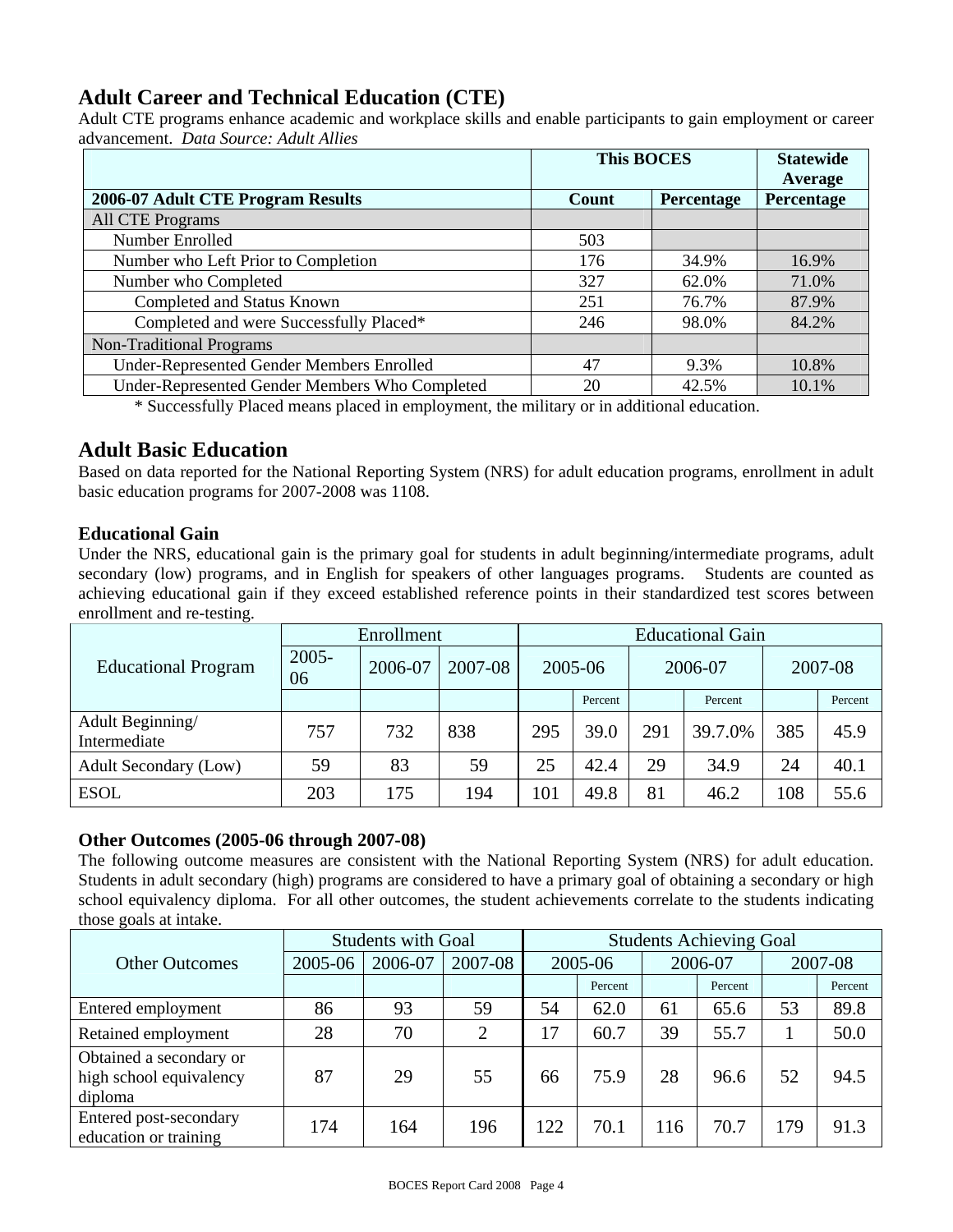#### **Special Education Enrollment and Tuition**

When placing students, districts select among classrooms with different student/staff ratios consistent with each student's Individualized Education Program (IEP). The following are four of the alternatives:

- o 12 students per teacher plus one paraprofessional (12:1:1)
- o 6 students per teacher plus one paraprofessional (6:1:1)
- o 12 students per teacher plus four paraprofessionals (12:1+1:3)
- o 8 students per teacher plus 1 paraprofessional (8:1:1)

An addendum of enrollment and tuition information will be attached to this report if this BOCES provides other options of student/staff ratios.

Tuition rates exclude the costs of related services, preschool and summer school programs. BOCES with multiple tuition rates for a program have calculated an average rate. *Data source: 602 Report*

#### **Enrollment Trends**

|            | 2005-06 | 2006-07 | 2007-08 |
|------------|---------|---------|---------|
| 8:1:1      | 46      |         |         |
| $12:1+1:3$ |         |         |         |
| 6:1:1      |         | 66      |         |
| 12:1:1     | ົ       | 34      | 29      |

#### **Tuition Rates Per Student 2005-06 through 2007-08**

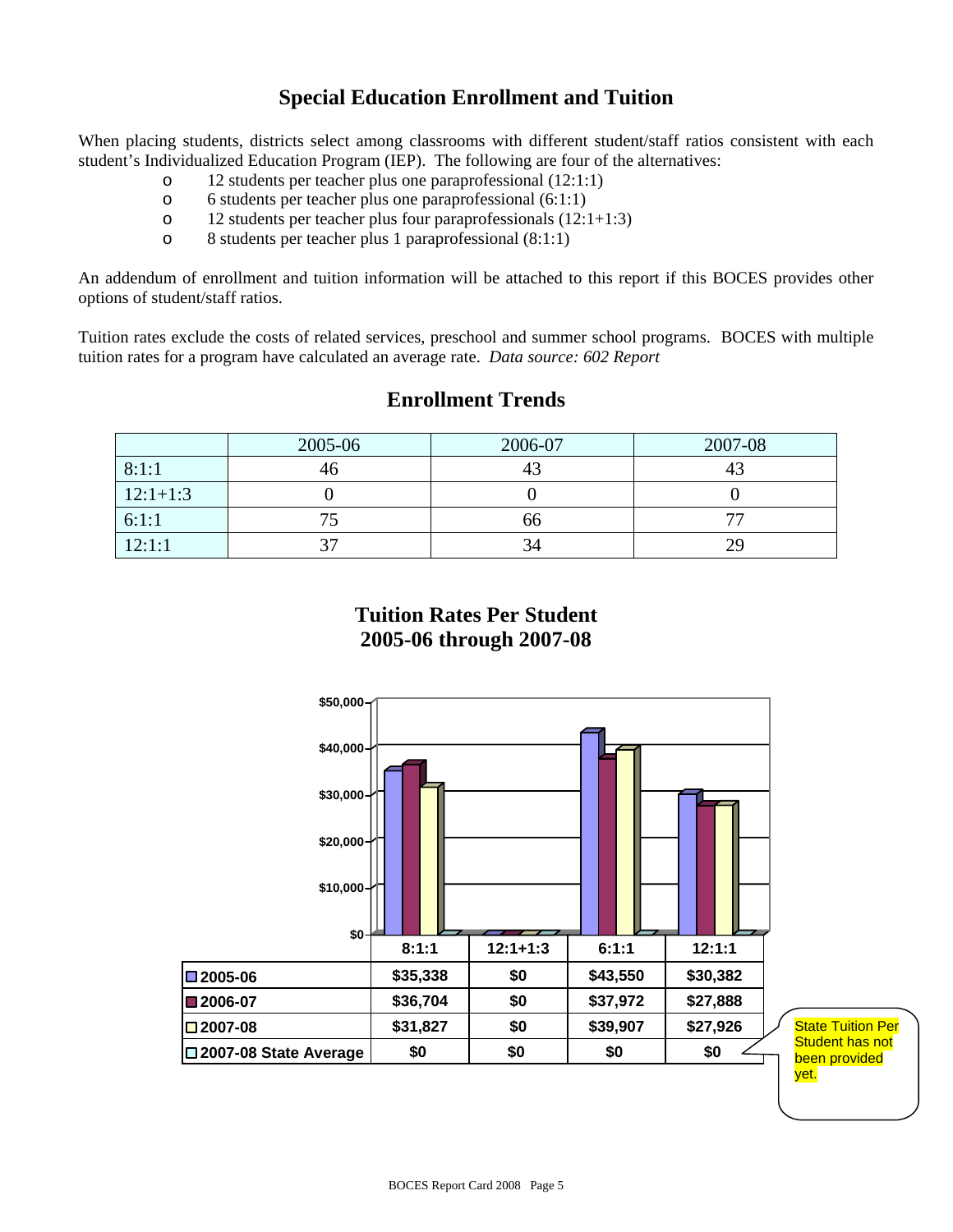# **State Testing Program 2007-2008 School Year**

These data are results of State assessments for students enrolled in BOCES programs. *Data Source: nySTART*

|                                         |                  |                | <b>Counts of Students Tested</b> | <b>Percentage of</b><br><b>Students Tested</b> | <b>No Valid</b> |             |           |                  |
|-----------------------------------------|------------------|----------------|----------------------------------|------------------------------------------------|-----------------|-------------|-----------|------------------|
| <b>State Assessment</b>                 | Level 1          | Level 2        | Level 3                          | Level 4                                        | <b>Total</b>    | Level $2-4$ | Level 3-4 | <b>Score</b>     |
|                                         |                  |                |                                  |                                                |                 | Percent     | Percent   |                  |
| Grade 3<br><b>English Language Arts</b> | $\boldsymbol{0}$ | $\mathbf{1}$   | $\overline{0}$                   | $\overline{0}$                                 | $\mathbf{1}$    | 100.0       | 0.0%      | $\boldsymbol{0}$ |
| Grade 4<br><b>English Language Arts</b> | $\boldsymbol{0}$ | $\overline{0}$ | $\overline{0}$                   | $\overline{0}$                                 | $\mathbf{0}$    | 0.0%        | 0.0%      | $\overline{0}$   |
| Grade 5<br><b>English Language Arts</b> | 3                | $\overline{2}$ | $\mathbf{1}$                     | $\overline{0}$                                 | 6               | 33.3        | 16.6      | $\theta$         |
| Grade 6<br><b>English Language Arts</b> | $\overline{2}$   | 3              | $\overline{0}$                   | $\overline{0}$                                 | 5               | 60.0        | $0.0\%$   | $\theta$         |
| Grade 7<br><b>English Language Arts</b> | 3                | $\overline{4}$ | $\overline{2}$                   | $\overline{0}$                                 | 9               | 44.0        | 22.2      | $\overline{0}$   |
| Grade 8<br><b>English Language Arts</b> | $\overline{4}$   | 14             | $\mathbf{1}$                     | $\overline{0}$                                 | 19              | 73.6        | 5.2       | $\overline{0}$   |
|                                         |                  |                |                                  |                                                |                 |             |           |                  |
| Grade 3<br><b>Mathematics</b>           | $\overline{0}$   | $\mathbf{1}$   | $\overline{0}$                   | $\overline{0}$                                 | $\mathbf{1}$    | 100.0       | 0.0%      | $\mathbf{0}$     |
| Grade 4<br>Mathematics                  | $\overline{0}$   | $\overline{0}$ | $\overline{0}$                   | $\overline{0}$                                 | $\mathbf{0}$    | 0.0%        | 0.0%      | $\theta$         |
| Grade 5<br>Mathematics                  | $\mathbf{1}$     | $\overline{4}$ | $\mathbf{1}$                     | $\overline{0}$                                 | 6               | 66.6%       | 16.6%     | $\overline{0}$   |
| Grade 6<br>Mathematics                  | 1                | $\overline{0}$ | 3                                | $\theta$                                       | $\overline{4}$  | $0.0\%$     | 75.0      | $\theta$         |
| Grade 7<br>Mathematics                  | $\overline{2}$   | $\mathbf{0}$   | $\overline{2}$                   | $\overline{0}$                                 | $\overline{4}$  | 0.0%        | 50.0      | $\overline{0}$   |
| Grade 8<br>Mathematics                  | 13               | 9              | $\mathbf{1}$                     | $\theta$                                       | 23              | 39.1        | 4.3       | $\overline{0}$   |

| Level 4 | These students <b>exceed the standards</b> and are moving toward high performance on the Regents examination. |
|---------|---------------------------------------------------------------------------------------------------------------|
| Level 3 | These students meet the standards and, with continued steady growth, should pass the Regents examination.     |
| Level 2 | These students <b>need extra help</b> to meet the standards and pass the Regents examination.                 |
| Level 1 | These students have <b>serious</b> academic deficiencies.                                                     |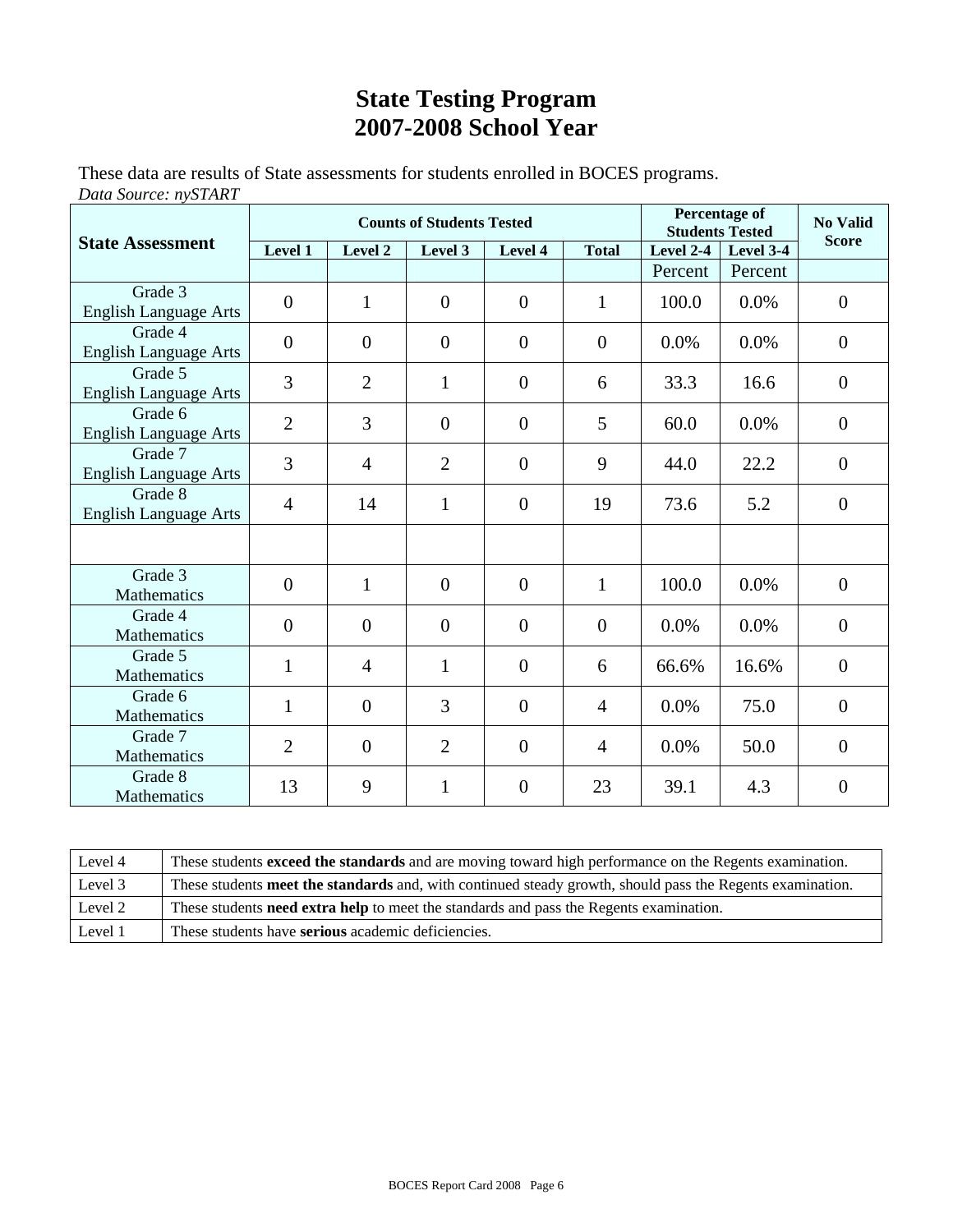#### **Performance of Students with Severe Disabilities on the New York State Alternate Assessment (NYSAA) 2007-2008 School Year**

| Data Source: nySTART                               |                  |                  |                                  |                                                |                |           |           |                  |
|----------------------------------------------------|------------------|------------------|----------------------------------|------------------------------------------------|----------------|-----------|-----------|------------------|
|                                                    |                  |                  | <b>Counts of Students Tested</b> | <b>Percentage of</b><br><b>Students Tested</b> | No Valid       |           |           |                  |
| <b>State Assessment</b>                            | Level 1          | Level 2          | Level 3                          | Level 4                                        | <b>Total</b>   | Level 2-4 | Level 3-4 | <b>Score</b>     |
|                                                    |                  |                  |                                  |                                                |                | Percent   | Percent   |                  |
| Grade 3<br><b>English Language Arts</b>            | $\overline{0}$   | $\mathbf{0}$     | $\boldsymbol{0}$                 | $\overline{0}$                                 | $\overline{0}$ | 0.0%      | 0.0%      | $\overline{0}$   |
| Grade 4<br><b>English Language Arts</b>            | $\boldsymbol{0}$ | $\overline{0}$   | $\overline{0}$                   | $\mathbf{1}$                                   | $\mathbf{1}$   | 100.0%    | 100.0%    | $\overline{0}$   |
| Grade 5<br><b>English Language Arts</b>            | $\boldsymbol{0}$ | $\boldsymbol{0}$ | $\boldsymbol{0}$                 | $\boldsymbol{0}$                               | $\mathbf{0}$   | 0.0%      | 0.0%      | $\boldsymbol{0}$ |
| Grade 6<br><b>English Language Arts</b>            | $\overline{0}$   | $\mathbf{0}$     | $\overline{0}$                   | $\overline{0}$                                 | $\overline{0}$ | 0.0%      | 0.0%      | $\overline{0}$   |
| Grade 7<br><b>English Language Arts</b>            | $\boldsymbol{0}$ | $\boldsymbol{0}$ | $\boldsymbol{0}$                 | $\boldsymbol{0}$                               | $\mathbf{0}$   | 0.0%      | 0.0%      | $\overline{0}$   |
| Grade 8<br><b>English Language Arts</b>            | $\overline{0}$   | $\overline{0}$   | 1                                | $\mathbf{1}$                                   | $\overline{2}$ | 100.0%    | 100.0%    | $\overline{0}$   |
| <b>High School</b><br><b>English Language Arts</b> | $\overline{0}$   | $\overline{0}$   | $\mathbf{1}$                     | $\overline{0}$                                 | $\mathbf{1}$   | 100.0%    | 100.0%    | $\overline{0}$   |
|                                                    |                  |                  |                                  |                                                |                |           |           |                  |
| Grade 3<br>Mathematics                             | $\overline{0}$   | $\mathbf{0}$     | $\boldsymbol{0}$                 | $\overline{0}$                                 | $\mathbf{0}$   | 0.0%      | 0.0%      | $\overline{0}$   |
| Grade 4<br>Mathematics                             | $\boldsymbol{0}$ | $\mathbf{0}$     | $\boldsymbol{0}$                 | $\mathbf{1}$                                   | $\mathbf{1}$   | 100.0%    | 100.0%    | $\overline{0}$   |
| Grade 5<br>Mathematics                             | $\overline{0}$   | $\overline{0}$   | $\overline{0}$                   | $\theta$                                       | $\overline{0}$ | 0.0%      | 0.0%      | $\overline{0}$   |
| Grade 6<br>Mathematics                             | $\overline{0}$   | $\mathbf{0}$     | $\boldsymbol{0}$                 | $\overline{0}$                                 | $\overline{0}$ | 0.0%      | 0.0%      | $\overline{0}$   |
| Grade 7<br>Mathematics                             | $\overline{0}$   | $\overline{0}$   | $\boldsymbol{0}$                 | $\overline{0}$                                 | $\overline{0}$ | 0.0%      | 0.0%      | $\overline{0}$   |
| Grade 8<br>Mathematics                             | $\boldsymbol{0}$ | $\mathbf{0}$     | $\mathbf{1}$                     | $\mathbf{1}$                                   | $\overline{2}$ | 100.0%    | 100.0%    | $\overline{0}$   |
| <b>High School</b><br>Mathematics                  | $\overline{0}$   | $\boldsymbol{0}$ | $\mathbf{1}$                     | $\overline{0}$                                 | $\mathbf{1}$   | 100.0%    | 100.0%    | $\overline{0}$   |

| Level 4 | These students exceed the standards and are moving toward high performance on the Regents examination.    |
|---------|-----------------------------------------------------------------------------------------------------------|
| Level 3 | These students meet the standards and, with continued steady growth, should pass the Regents examination. |
| Level 2 | These students <b>need extra help</b> to meet the standards and pass the Regents examination.             |
| Level 1 | These students have serious academic deficiencies.                                                        |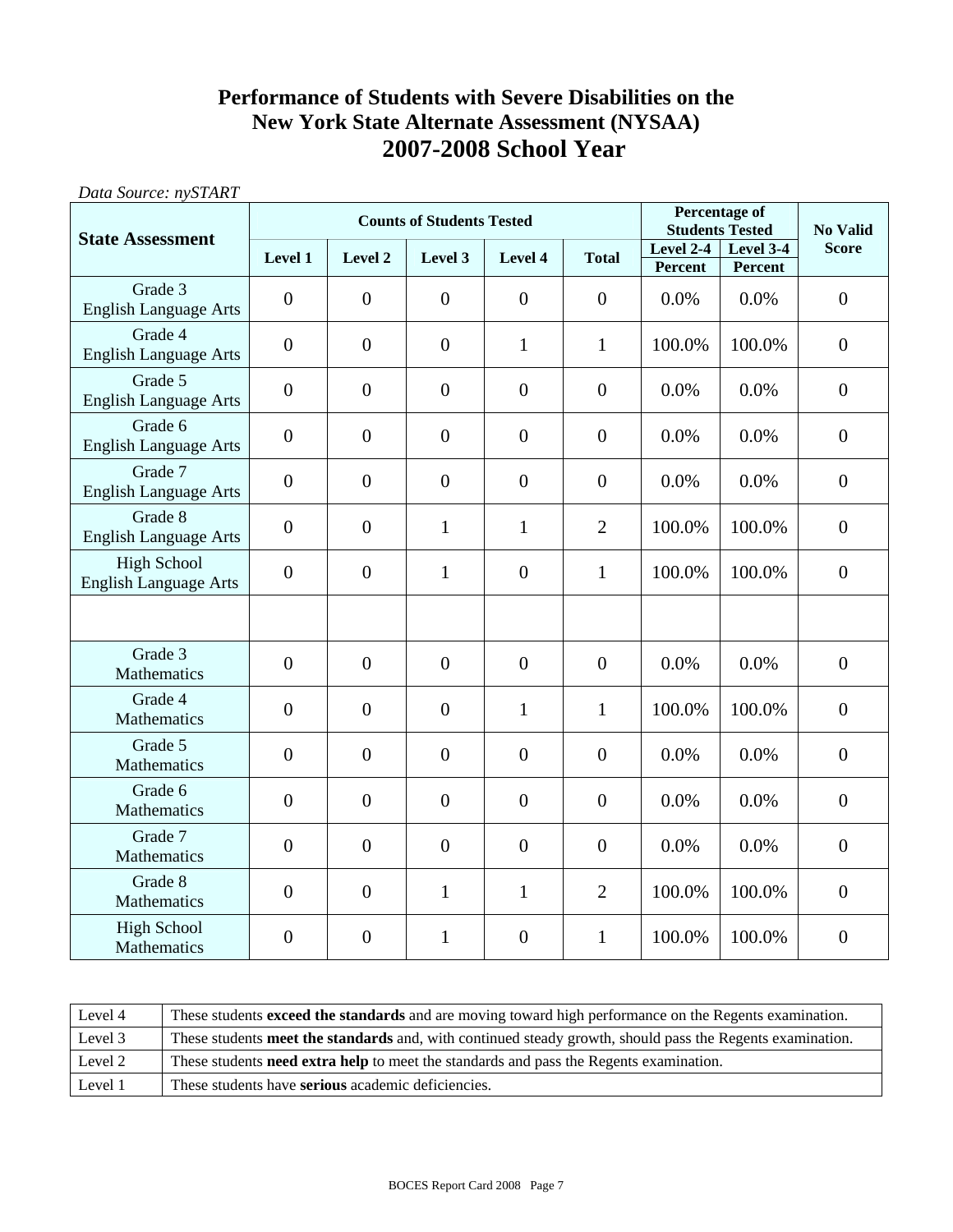

# **Professional Development 2007-2008 School Year**

| BOCES provided training for a minimum of<br>one or more full instructional days in the<br>following areas: | <b>Number of Participants:</b> |                 |            |                   |       |  |
|------------------------------------------------------------------------------------------------------------|--------------------------------|-----------------|------------|-------------------|-------|--|
|                                                                                                            | <b>Districts</b>               | <b>Teachers</b> | Principals | Paraprofessionals | Other |  |
| <b>Site Based Educational Planning</b>                                                                     | 10                             | 3936            | 1415       | 51                | 367   |  |
| <b>District Based Educational Planning</b>                                                                 | 10                             | 1380            | 1659       | 31                | 160   |  |
| <b>High School Graduation Requirements</b>                                                                 | 10                             | 758             | 541        | 24                | 317   |  |
| Learning Standards (ELA, MST, etc.)                                                                        | 10                             | 4589            | 1038       | 285               | 494   |  |
| Data Management and Analysis                                                                               | 10                             | 3054            | 796        | 3                 | 265   |  |
| Integrating Technology into Curricula &<br>Instruction                                                     | 10                             | 2306            | 350        | 63                | 447   |  |
| Interdisciplinary Teaching (including<br>integration of career technology $\&$<br>academics)               | 10                             | 907             | 286        | 23                | 320   |  |
| Middle Level Education Academic and<br><b>Youth Development</b>                                            | 10                             | 1579            | 239        | 39                | 144   |  |
| <b>Career and Technical Education</b>                                                                      | 10                             | 483             | 133        | $\overline{0}$    | 253   |  |
| <b>Instructional Strategies</b>                                                                            | 10                             | 7654            | 731        | 585               | 520   |  |
| <b>Parent Training</b>                                                                                     | 10                             | 89              | 63         | $\overline{0}$    | 70    |  |
| <b>Special Education Issues</b>                                                                            | 10                             | 573             | 143        | 39                | 28    |  |
| Leadership Training                                                                                        | 10                             | 1136            | 1687       | $\overline{4}$    | 378   |  |
| <b>Special Education Training Resource</b><br>Center (SETRC)                                               | 10                             | 203             | 106        | 200               | 128   |  |
| Other                                                                                                      | 10                             | 2450            | 630        | 168               | 405   |  |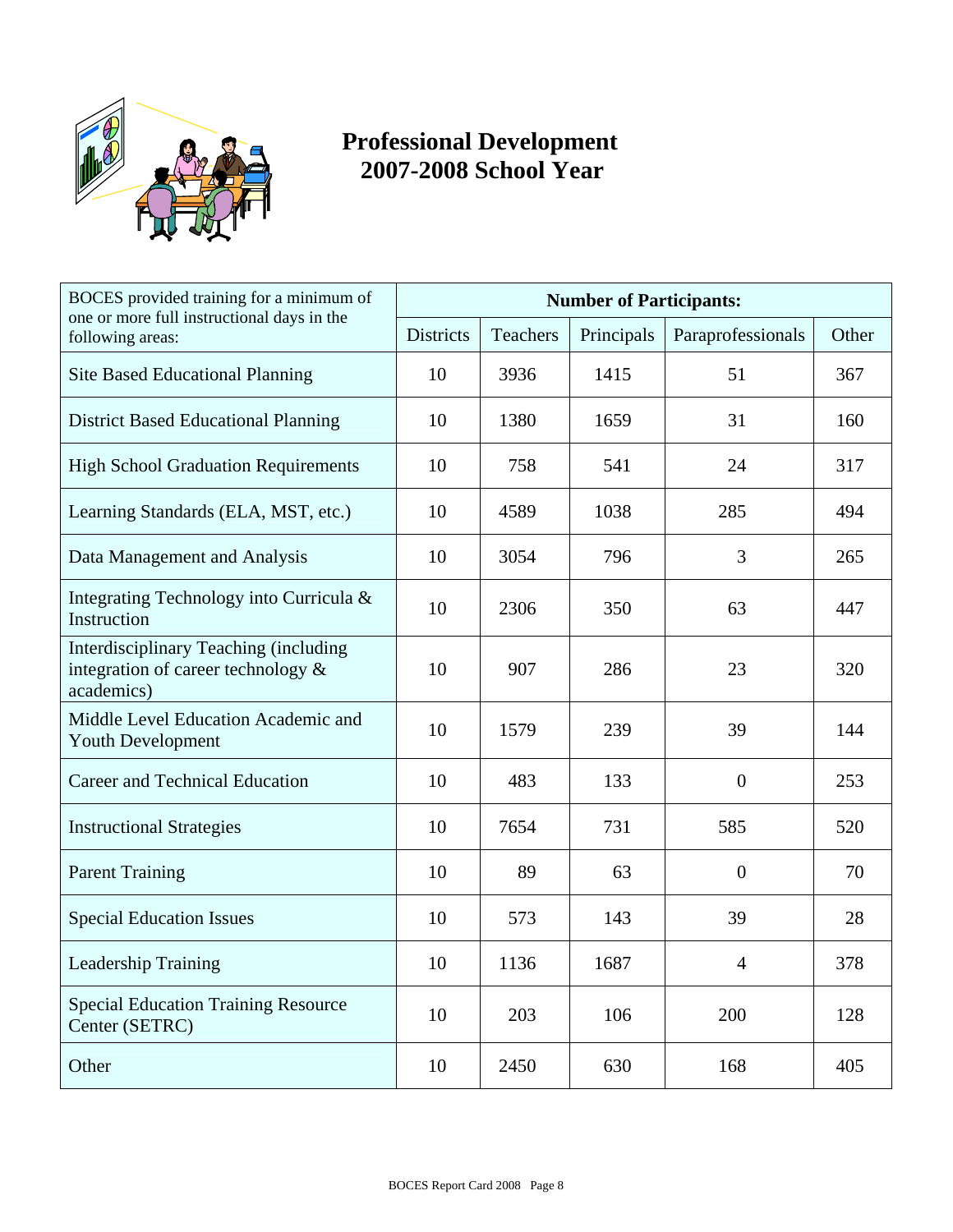

### **Technology Services 2007-2008 School Year**

| <b>BOCES</b> provides technology<br>services to district and BOCES<br>staff and students. | <b>Districts</b> | <b>Professionals</b><br><b>Teachers</b><br><b>Administrators</b> | <b>Students</b> |
|-------------------------------------------------------------------------------------------|------------------|------------------------------------------------------------------|-----------------|
| <b>Distance Learning</b>                                                                  | 10               | 2365                                                             | 26,270          |
| <b>Instructional Computing</b>                                                            | 10               | 2365                                                             | 26,270          |
| <b>Computer/Audio Visual Repair</b>                                                       | 3                | 466                                                              |                 |
| <b>Library Automation/Software</b>                                                        | 6                | 1598                                                             | 17,987          |
| <b>LAN Installation/Support</b>                                                           | 8                | 2114                                                             | 24,232          |
| <b>Distributed Process Technicians</b>                                                    | 8                | 2114                                                             | 24,232          |
| <b>Guidance Information</b>                                                               | $\overline{4}$   | 8                                                                | $\overline{0}$  |
| <b>Administrative Computer</b><br><b>Services</b>                                         | 9                | 107                                                              |                 |
| <b>Administrative Training</b>                                                            | 8                | 975                                                              |                 |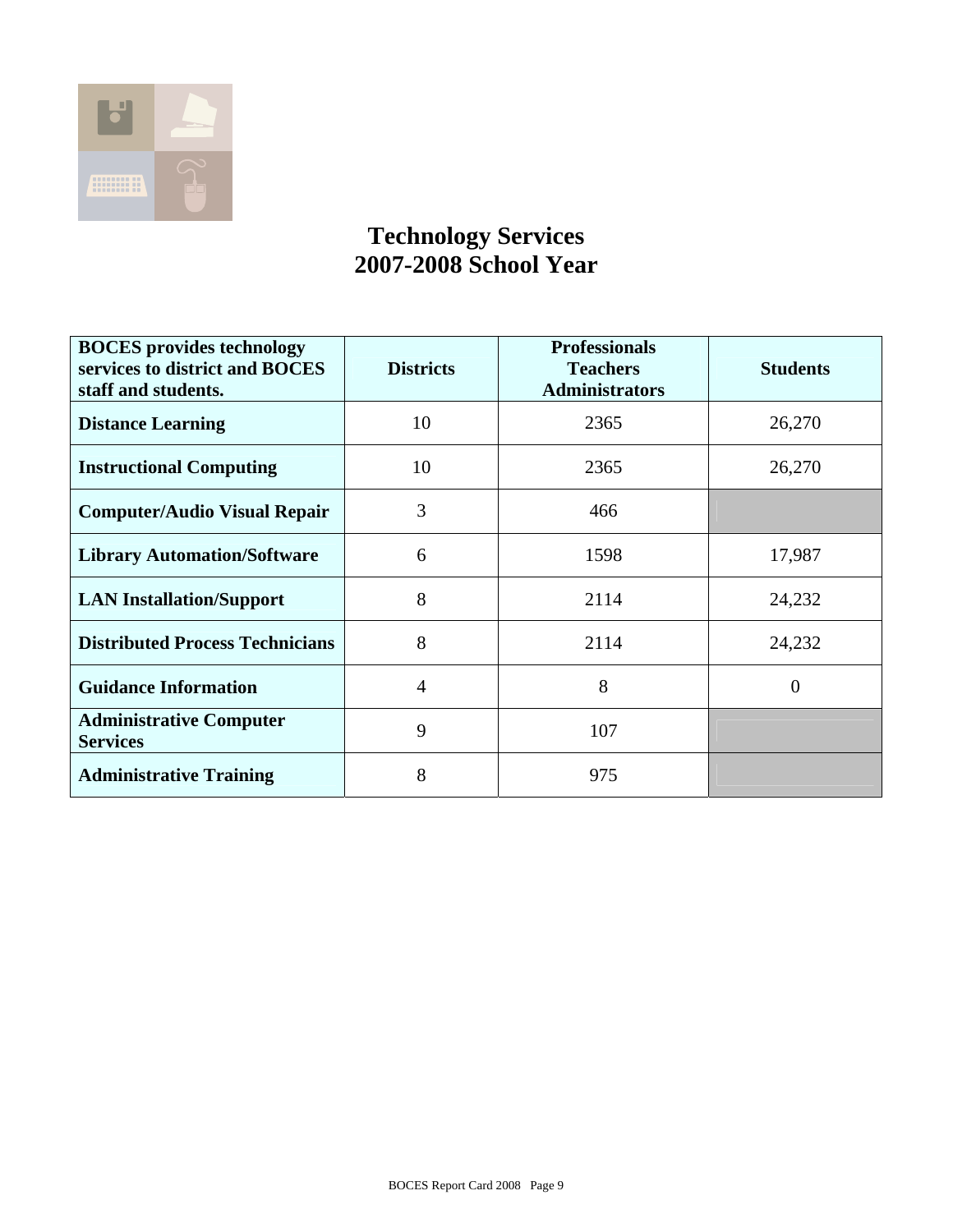

# **School Library Systems (SLS)**

School Library Systems are state-aided programs set forth in Education Law and regulations of the Commissioner of Education. Each BOCES acts as the educational agency that sponsors the program to provide vital library and information resources to

public and nonpublic schools. Each system operates under an approved long range plan of service. Some of the key functions of SLS are: to provide leadership and training through professional development activities; enrich the NYS Learning Standards by providing information literacy awareness and skills; facilitate resource-sharing among its member school libraries; promote advances in technology for information storage and retrieval; focus on cooperative collection development of member school library materials; address the information needs of special client groups; and participate in regional library issues with the public, academic, special and other school libraries. Students, teachers and administrators in each BOCES service area benefit from the programs and services of the school library system. *Data Source: SLS Annual Report*